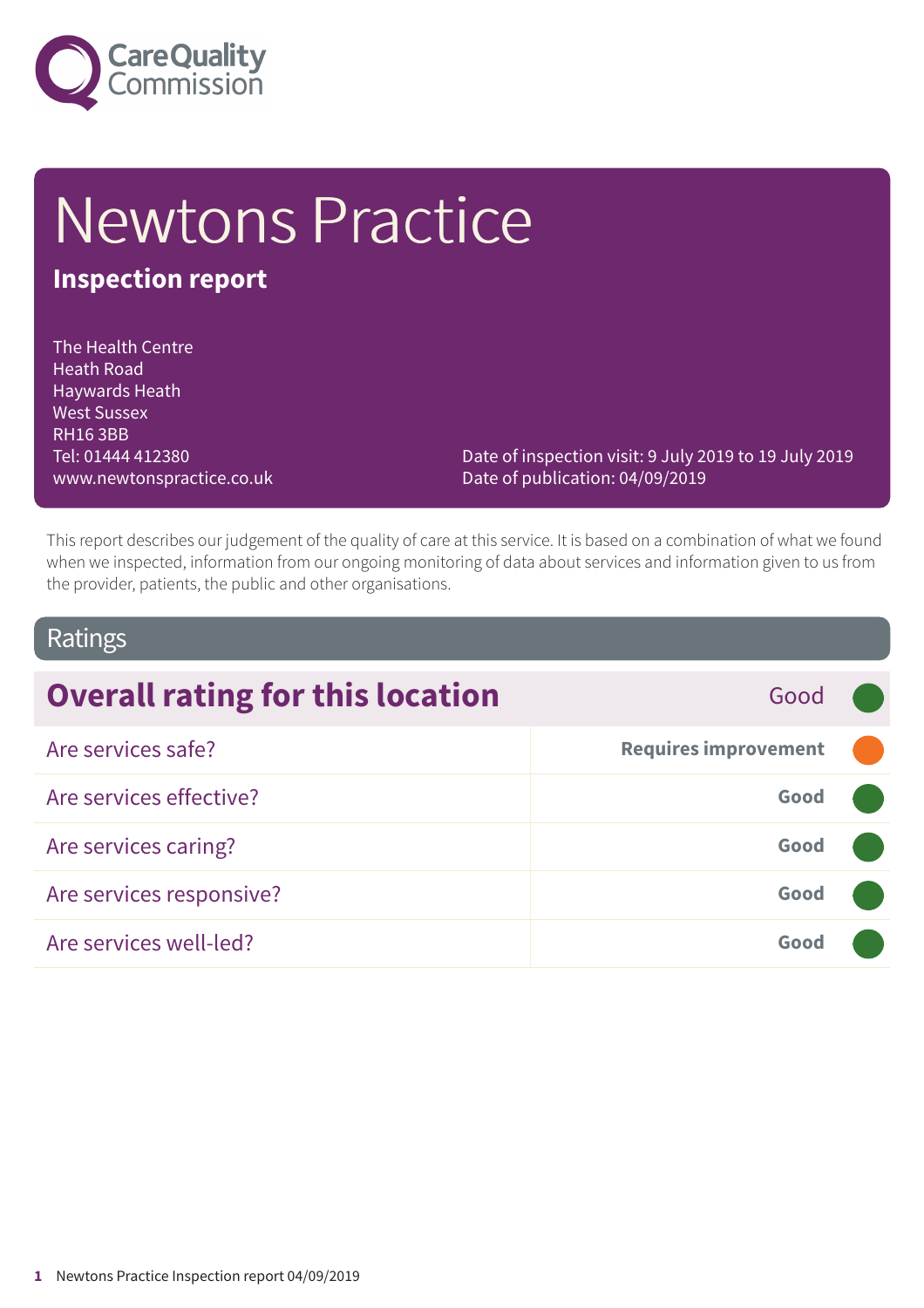## Overall summary

We carried out an announced comprehensive inspection at Newtons Practice on 9 July 2019 as part of our inspection programme.

We based our judgement of the quality of care at this service on a combination of:

- what we found when we inspected
- information from our ongoing monitoring of data about services and
- information from the provider, patients, the public and other organisations.

#### **We have rated this practice as good overall and good for all population groups.**

We rated the practice as **requires improvement** for providing safe services because the provider had not always ensured high risk medicines were monitored in line with national guidelines.

We found that:

- The practice provided care in a way that kept patients safe and protected them from avoidable harm. However they did not always ensure high risk medicines were monitored in line with guidelines.
- Patients received effective care and treatment that met their needs.
- Staff dealt with patients with kindness and respect and involved them in decisions about their care.
- The practice organised and delivered services to meet patients' needs. Patients could access care and treatment in a timely way.
- The way the practice was led and managed promoted the delivery of high-quality, person-centre care.
- There was a clear leadership structure and staff felt supported by management.
- Staff worked well together as a team and all felt supported to carry out their roles. There was a strong team ethos and culture of working together. Staff received access to training and support to develop their skills
- The practice had utilised the care coordinator role to good effect in the practice supporting patients with complex health and social care needs.

The areas where the provider **must** make improvements are:

• Ensure that care and treatment is provided in a safe way.

(Please see the specific details on action required at the end of this report).

The areas where the provider **should** make improvements are:

• Review and improve the recording of authorisations on PGDs.

**Details of our findings and the evidence supporting our ratings are set out in the evidence tables.**

**Dr Rosie Benneyworth BM BS BMedSci MRCGP Chief Inspector of Primary Medical Services and Integrated Care**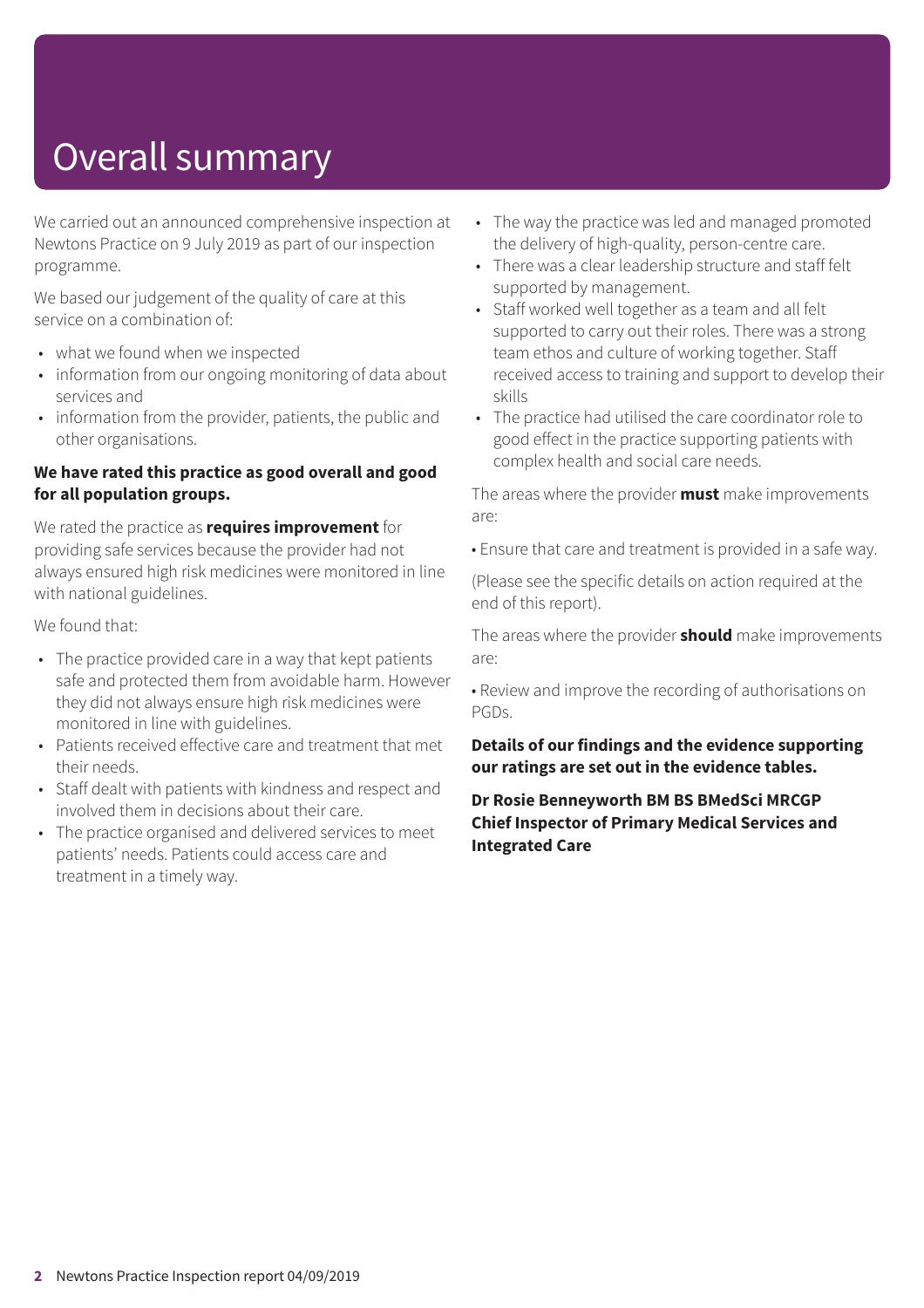### Population group ratings

| <b>Older people</b>                                                        | Good |  |
|----------------------------------------------------------------------------|------|--|
| <b>People with long-term conditions</b>                                    | Good |  |
| <b>Families, children and young people</b>                                 | Good |  |
| Working age people (including those recently retired and<br>students)      | Good |  |
| People whose circumstances may make them vulnerable                        | Good |  |
| People experiencing poor mental health (including people<br>with dementia) | Good |  |

#### Our inspection team

Our inspection team was led by a CQC lead inspector**.** The team included a GP specialist adviser, a PM specialist adviser and an inspection manager.

#### Background to Newtons Practice

Newtons Practice is practice offering general medical services to the population of Haywards Heath in West Sussex. There are approximately 12,250 registered patients. The percentage of registered patients suffering deprivation (affecting both adults and children) is lower than the average for both the CCG area and England.

Newtons Practice is run by four partner GPs (three female and one male). The practice is also supported by seven salaried GPs (six female and one male), three practice nurses, three healthcare assistants and three paramedic practitioners. There is a team of administrative and reception staff, an assistant practice manager and a practice manager.

The practice runs a number of services for its patients including asthma clinics, diabetes clinics, coronary heart disease clinics, minor surgery, child immunisation clinics, new patient checks and travel vaccines and advice.

Services are provided from one location:

The Health Centre Heath Road Haywards Heath West Sussex RH16 3BB

Opening hours are Monday to Friday 8am to 6.30pm Monday to Friday.

During the times when the practice is closed arrangements are in place for patients to access care from IC24 which is an Out of Hours provider via 111.

For further details about the practice please see the practice website:

www.newtonspractice.co.uk